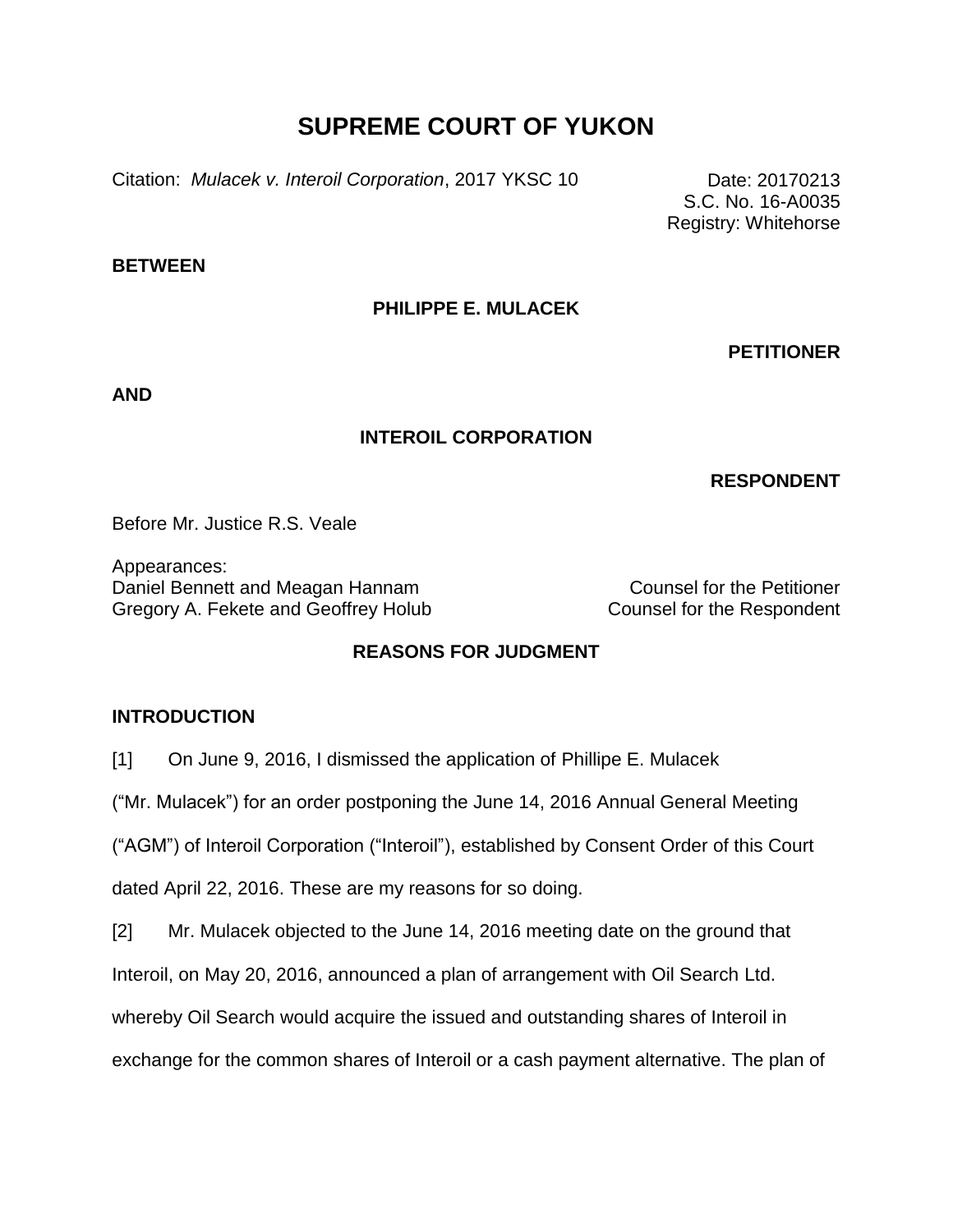arrangement has its own statutory scheme for approval by shareholders pursuant to the Yukon *Business Corporation Act*, R.S.Y. 2002, c. 20 (the "*YBCA"*).

[3] The issue is whether it is a reasonable exercise of Interoil's business judgment to not postpone the AGM until shareholders have received the information to form a reasoned judgment on the Oil Search transaction. Or, put differently, whether it is a reasonable exercise of business judgment to proceed with the June 14, 2016 meeting in light of the Oil Search proposed plan of arrangement.

## **BACKGROUND**

[4] The following, generally taken from the Outline of Interoil, filed June 8, 2016, sets out the background:

- 1. Interoil is an independent oil and gas company continued under the *YBCA* on August 24, 2007 with its head office in Singapore. It trades on the New York Stock Exchange ("NYSE") and the Port Moresby Stock Exchange ("PoMSOX") in Papua New Guinea. It presently has ten directors (the "Directors") on its board of directors (the "Board"), resident in six different countries.
- 2. On November 11, 2015, the Interoil Board set a record date of April 25, 2016, for its AGM and set the meeting date for June 14, 2016.
- 3. On March 21, 2016, Mr. Mulacek, Five Sterling LP, Sterling Mulacek Trust and Petroleum Independent & Exploration LLC (collectively the "Requisitioners") delivered a requisition for a special meeting of the shareholders of Interoil (the "Requisition") to the registered office of Interoil.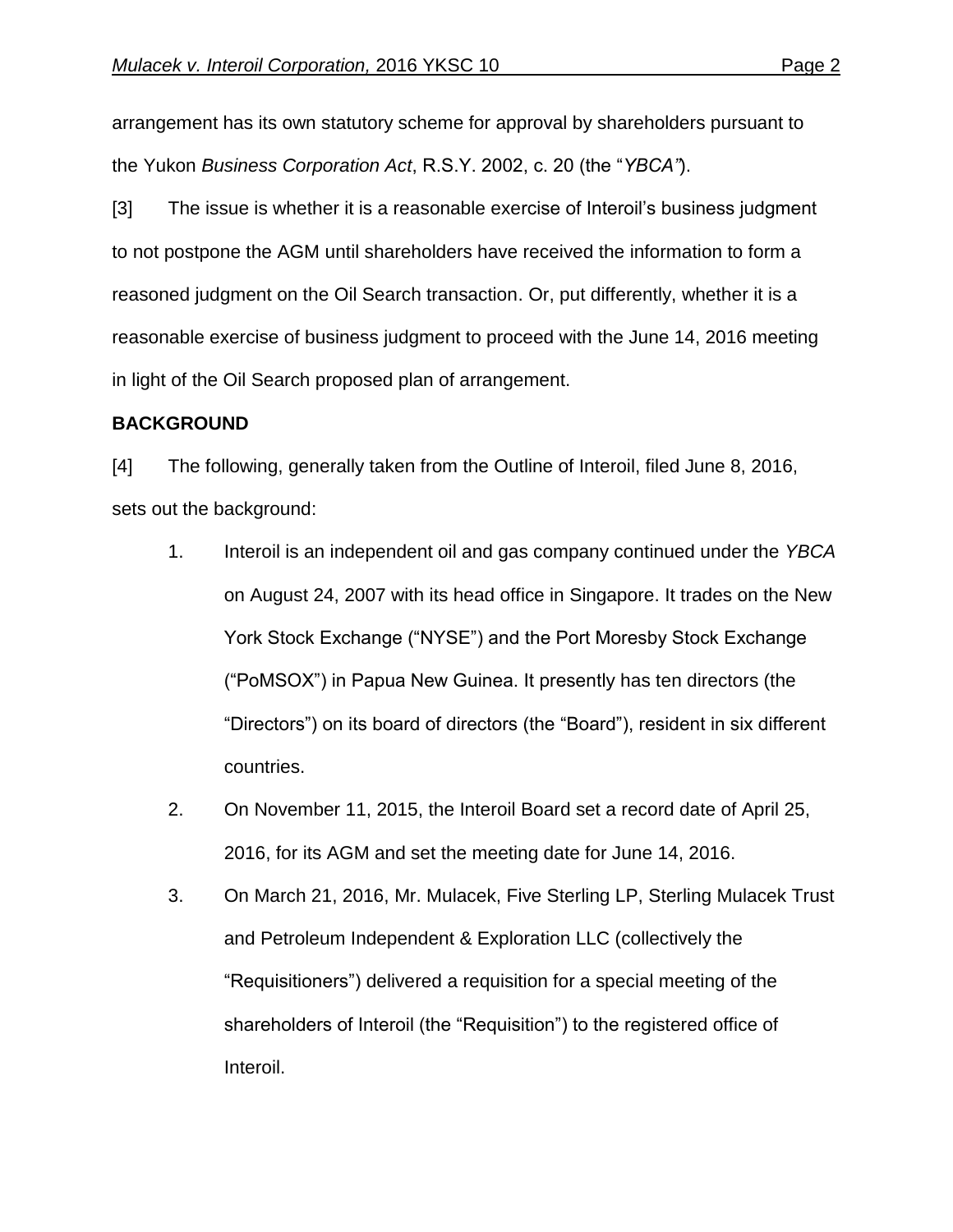- 4. On March 23, 2016, the Requisitioners advised Interoil that they had sent the Requisition to each of the Directors.
- 5. On March 23, 2016, Interoil gave notice of the AGM on June 14, 2016, to PoMSOX. On March 24, 2016, Interoil gave notice of the AGM and record date to the NYSE. On March 24, 2016, a notice of the AGM and record date was published in both the Wall Street Journal and the Globe & Mail.
- 6. On April 12, 2016, Mr. Mulacek brought a petition in this Court requesting that the Court order a special meeting of Interoil to consider the matters outlined in the Requisition and alleging that the Directors have failed to call a meeting (the "First Petition"). The First Petition was brought despite the fact that the 21 day period afforded the Directors by the *Act* subsection 144(4) had not yet passed.
- 7. On April 21, 2016, the evening before the First Petition was to be heard, counsel for Mr. Mulacek indicated by telephone that they were prepared to enter into a consent order reflecting terms previously and repeatedly offered by Interoil.
- 8. On April 22, 2016, Interoil and Mr. Mulacek agreed to, and this Court granted, the Consent Order.
- 9. The terms of the Consent Order were read into court at the April 22 application requiring that:
	- (a) the proposals set forth in the Requisition be considered at the AGM of the shareholders, to be held on or before June 30, 2016;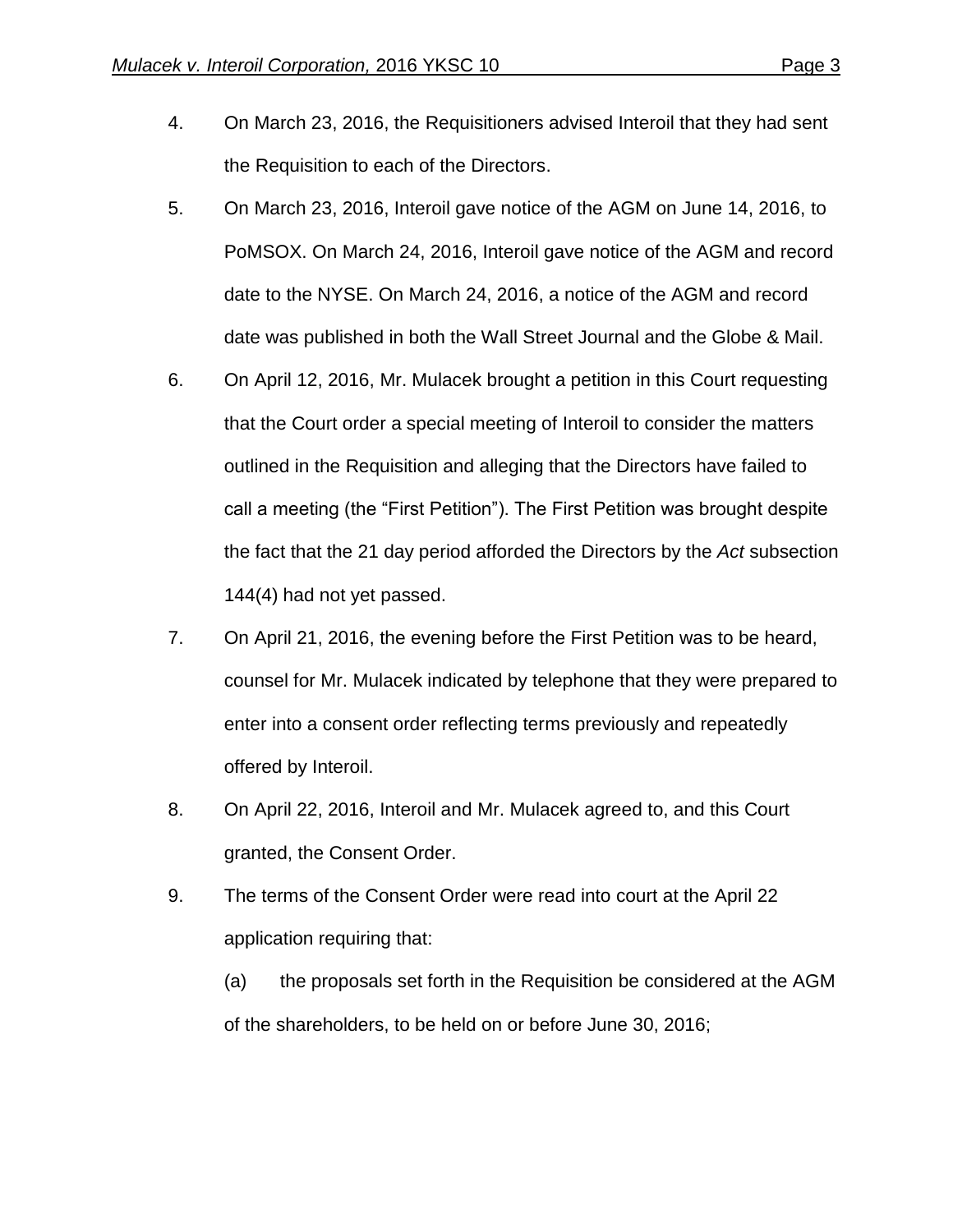- (b) the proposals be included in the information circular for the AGM; and
- (c) the proposals be voted on prior to the ordinary business of the AGM.
- 10. The language in the Consent Order requiring Interoil to hold the AGM on or before June 30 was included because it tracked precisely the language of the Requisition and Interoil's April 20 offer letter.
- 11. The parties also entered into a Consent Order on April 22, 2016, dismissing the First Petition, S.C. No. 16-A0002, without costs (the "Consent Dismissal").
- 12. In reliance on the Consent Order and Consent Dismissal Order, both Interoil and Mr. Mulacek have prepared for the AGM on June 14, 2016.
- 13. On May 4, 2016, Interoil published its management information circular and form of proxy in respect of the AGM.
- 14. On May 12, 2016, Mr. Mulacek provided Interoil with notice of its intended director nominees, which included himself and filed a dissident information circular in respect of same on May 17, 2016.
- 15. On May 20, 2016, Interoil and Oil Search announced a proposed plan of arrangement whereby Oil Search would acquire the issued and outstanding common shares of Interoil in exchange for common shares of Oil Search, or a cash payment alternative, and contingent value rights linked to the volume of gas certified in the Elk-Antelope field in Papua New Guinea.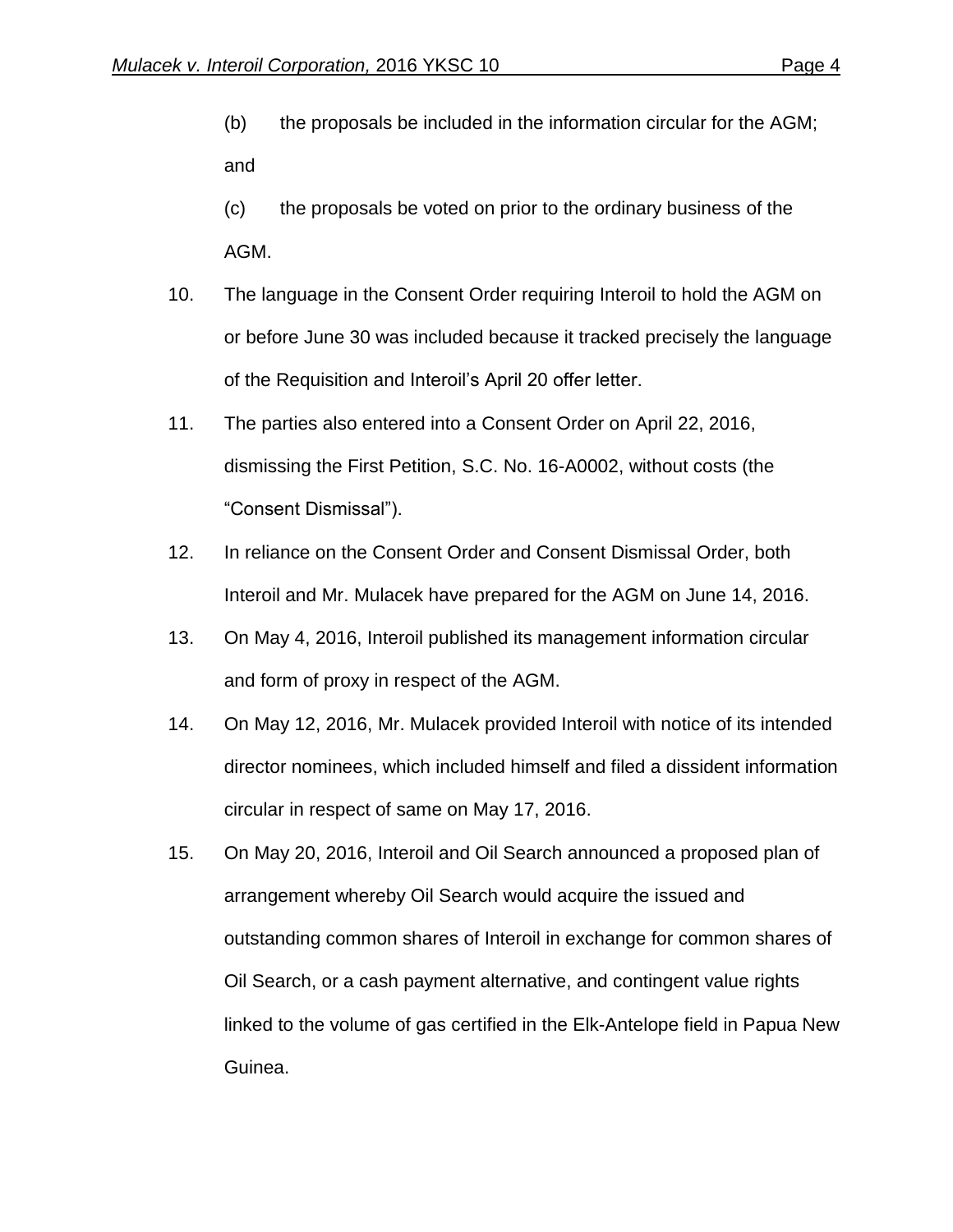- 16. On May 31, 2016, Mr. Mulacek petitioned the Court for an order as follows:
	- (a) the AGM currently scheduled for June 14, 2016, be postponed until after the transaction involving Oil Search is approved or rejected by shareholders.
	- (b) Interoil may set a new record date and date for the rescheduled AGM at its discretion, provided that it take place after the transaction involving Oil Search is approved or rejected by shareholders and before October 31, 2016.

## **Business Judgment Rule**

[5] Section 145 of the *YBCA* gives the court the jurisdiction to order a meeting to be called, held and conducted in the manner the court directs "for any other reason the Supreme court thinks fit". This discretion is exercised according to the business judgment rule which accords deference to a business decision so long as it lies within a range of reasonable alternatives.

[6] In considering what is in the best interests of the corporation, directors look at the interests of shareholders, employees, creditors, consumers, governments and the environment to inform their decision. See *BCE Inc. Re,* 2008 SCC 69, at para. 40.

## **DISPOSITION**

[7] Counsel for Mr. Mulacek submits that the AGM currently scheduled for June 14, 2016, be postponed until after the transaction involving the Oil Search plan of arrangement is approved or rejected by shareholders.

[8] Counsel submitted the following reasons: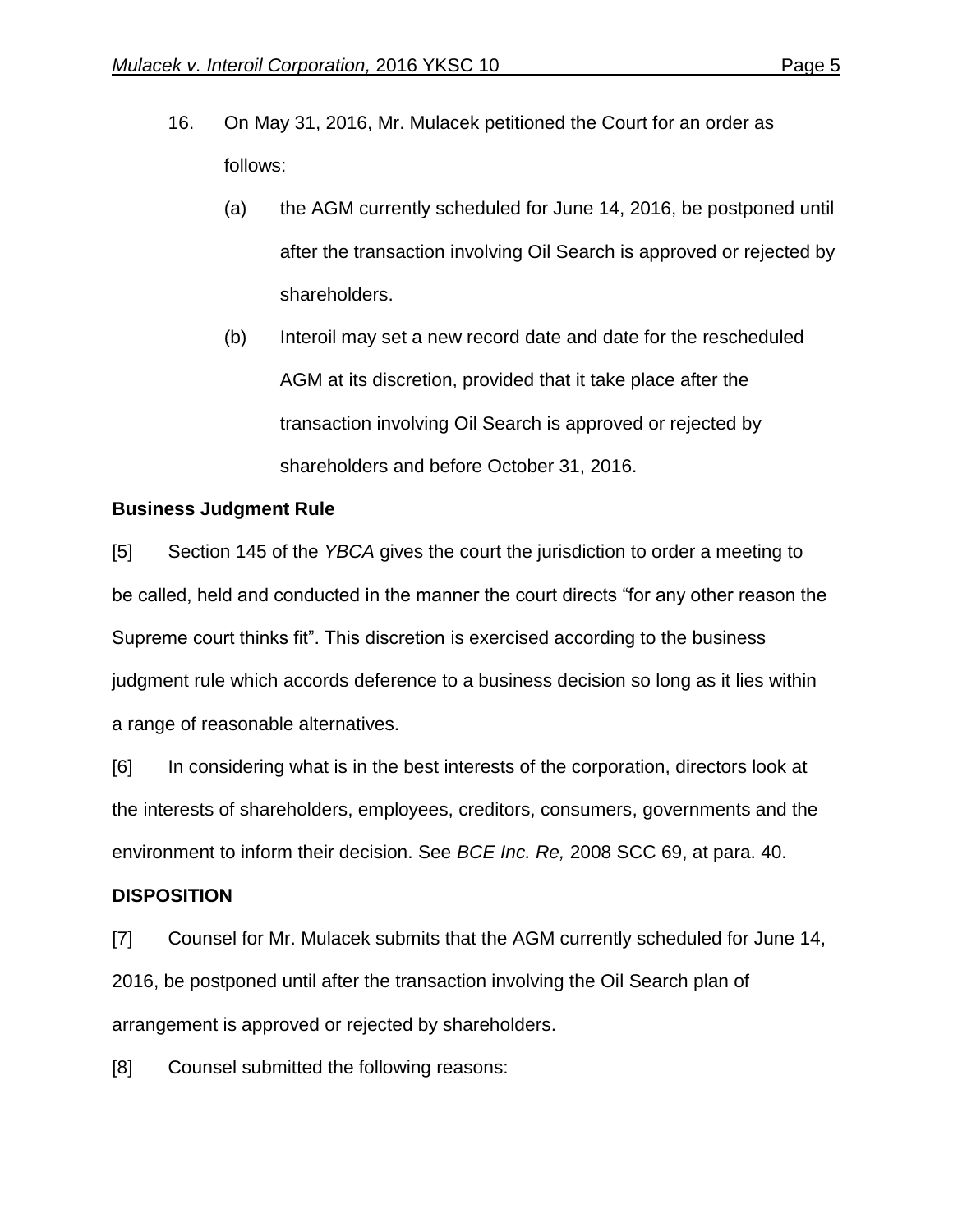- 1. shareholders would fear voting for a director who did not support the Oil Search plan of arrangement as it would require paying the \$60 million break fee;
- 2. there would be insufficient information to determine the reasonableness of paying the break fee;
- 3, Interoil has taken advantage of the announcement of the Oil Search plan of arrangement by advocating that the election of new Directors would interfere with the transaction.

[9] There is no doubt that the announcement of the Oil Search transaction would come into play with the election of new directors. However, I find that it cuts both ways in the sense that a shareholder might want an independent director to be involved in the process rather than being elected after the approval or rejection of the Oil Search transaction. In other words, there is an equally strong argument that holding the election of directors after the vote on the Oil Search transaction deprives the shareholders of an opportunity to elect a new Board of Directors before the vote of the Oil Search transaction.

[10] The fact that the AGM has been court-ordered for the specific purpose of the election of Directors also favours the judgment of Interoil to proceed with the meeting. Indeed, the result of not proceeding with the meeting to elect the Board of Directors could deprive the shareholders of any opportunity to vote for a new Board of Directors at all, should the Oil Search transaction be approved.